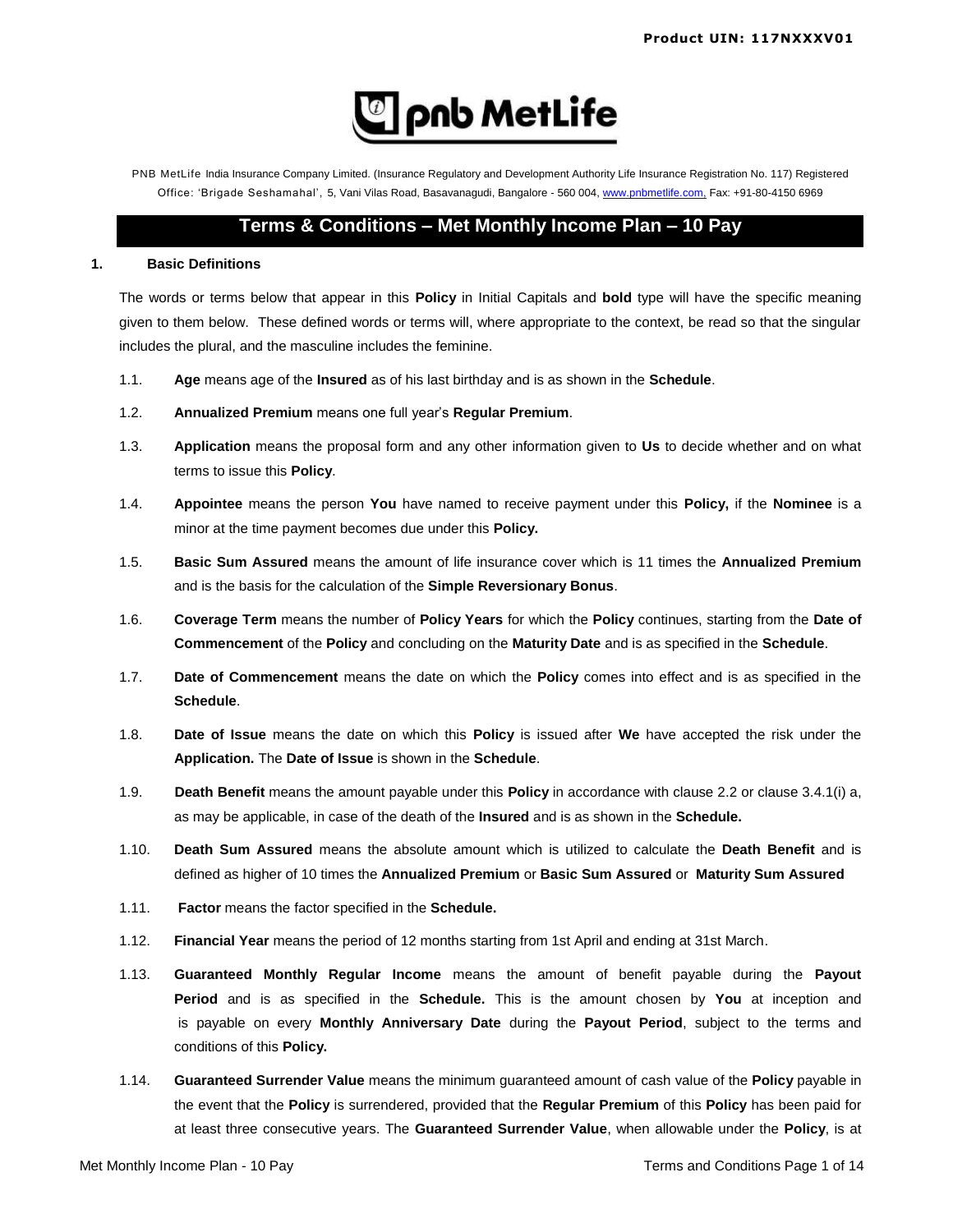least equal to the percentage as set out in Section 3.5 of the total amount of **Regular Premiums** paid for the **Basic Sum Assured** excluding all extra premiums paid on account of adverse health condition or occupation of the **Insured** and taxes**,** if any and also includes the cash value of the accrued **Simple Reversionary Bonus.**

- 1.15. **Insured** means the person insured as named in the **Schedule** and on whose death or survival (as applicable) the benefits become payable as set out in the **Schedule**
- 1.16. **Insured Event** means the death of the **Insured**, subject to the exclusionary provisions mentioned under Section 6.4 of this **Policy**.
- 1.17. **Level Monthly Income** means the amount of monthly benefit payable in the event of death of the **Insured** during the **Payout Period** in accordance with clause 2.2.1 (2).
- 1.18. **Maturity Date** means the date on which, subject to the **Insured** being alive, the Maturity Benefits as set out in clause 2.4 shall become payable. There shall be no further coverage available under the **Policy** after the **Maturity Date** and the **Policy** shall also not be eligible for any future bonuses**.**
- 1.19. **Maturity Sum Assured** means the amount of life insurance cover available on the **Maturity Date** for the purpose of determining the **Death Benefit** and is arrived at by multiplying the **Guaranteed Monthly Regular Income** with the **Factor.** .
- 1.20. **Monthly Anniversary Date** means one month from the **Date of Commencement** of the **Policy** and every date falling one month thereafter, till the **Maturity Date.**
- 1.21. **Nominee** means the person nominated by **You** as per the **Application** (or as may be subsequently notified to **Us** from time to time) to receive the benefits under the **Policy** in the event of the death of the **Insured.**
- 1.22. **Payout Period** means the period commencing from the **Monthly Anniversary Date** that immediately succeeds the **Maturity Date** or the date of death of the **Insured,** whichever is earlier, and concluding on the date of settlement of the last **Guaranteed Monthly Regular Income** under the **Policy**, which shall be at the end of 15 years from the date of the first **Guaranteed Monthly Regular Income** payment.
- 1.23. **Policy** means this document, any endorsements issued by **Us**, the **Schedule** and the **Application**.
- 1.24. **Policy Anniversary Date** means the one year from the **Date of Commencement** of the **Policy** and every date falling one year thereafter, till the **Maturity Date.**
- 1.25. **Policy Year** means a period of twelve consecutive calendar months from the **Date of Commencement** of the **Policy.**
- 1.26. **Policy Term** means the number of **Policy Years** for which the **Policy** continues, starting from the **Date of Commencement** and concluding on the **Maturity Date** and is as specified in the **Schedule**.
- 1.27. **Premium Payment Term** means the number of **Policy Years** for which the **Insured** is required to pay the **Annualised Premium** and is as specified in the **Schedule.**
- 1.28. **Reduced Paid-Up Value** means the values that is calculated as follows:
	- I.

{**Maturity Sum Assured** multiplied by the ratio of number of **Regular Premiums** received and number of **Regular Premiums** payable during the **Premium Payment Term)**} together with the accrued **Simple Reversionary Bonuses**.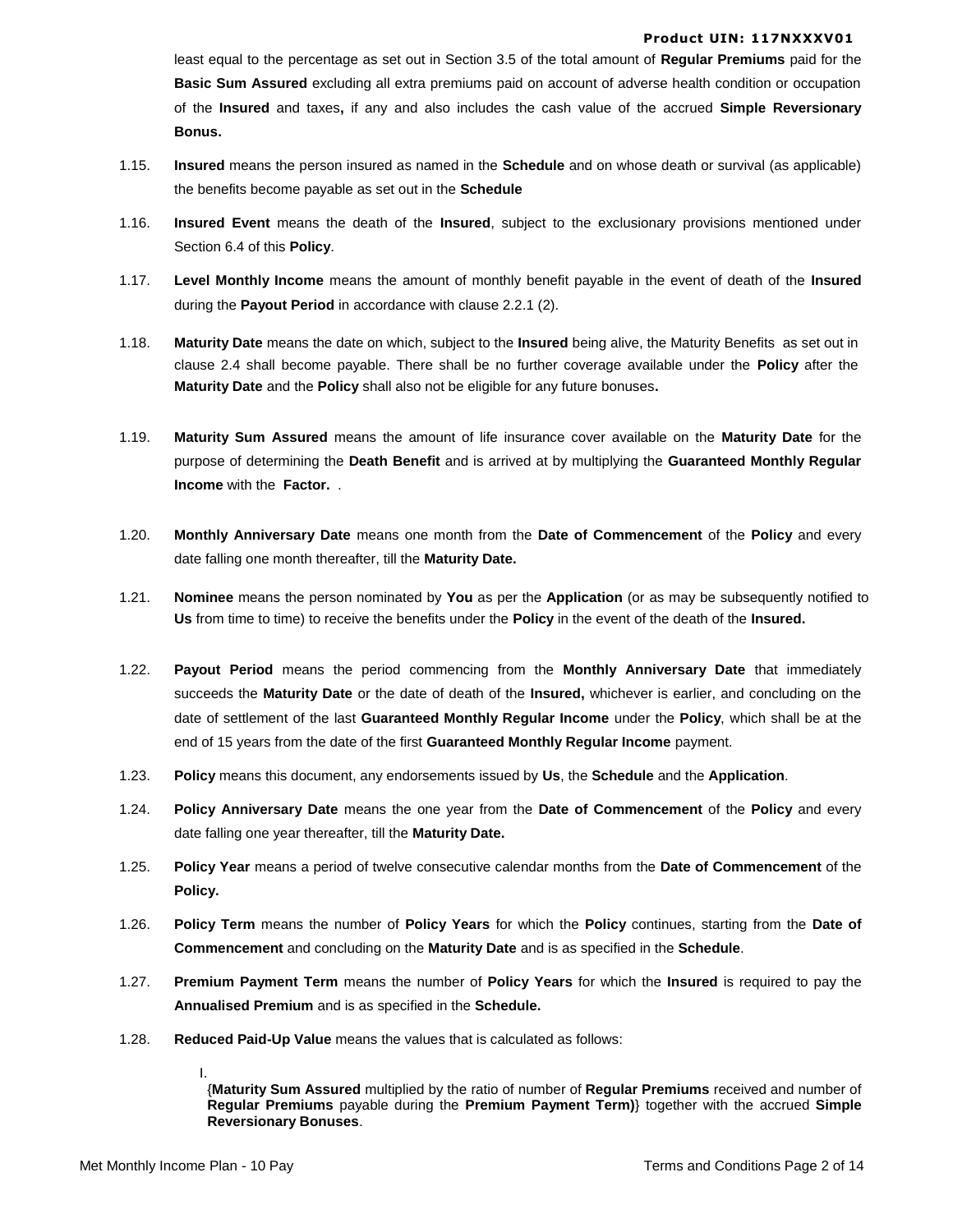- 1.29. **Regular Premium** means the regular payments to be made by **You**, to keep the **Policy** in force, in accordance with the frequency of payment chosen by **You** and is as specified in the **Schedule**.
- 1.30. **Schedule** means the **Schedule We** issue along with any annexure, tables or endorsements attached to it from time to time
- 1.31. **Simple Reversionary Bonus** means the amount calculated in accordance with Clause 2.3.1(i) and payable in accordance with the terms and conditions of this **Policy**.
- 1.32. **Special Surrender Value** means the amount, as calculated by **Us**, that is payable to **You** upon surrender of the **Policy** per Clause 3.5.4
- 1.33. **Terminal Bonus** means the amount calculated in accordance with Clause 2.3.1(ii) and payable in accordance with the terms and conditions of this **Policy**.
- 1.34. "**We**", "**Us**", "**Our**" and "**Company**" means PNB MetLife India Insurance Company Limited.
- 1.35. "**You**" and "**Your**" means the **Policyholder** as named in the **Schedule.**

# **2 Policy Benefits**

2.1 Met Monthly Income Plan – 10 Pay is the name of the savings oriented product offered by **Us.** It is a traditional non-linked deferred endowment life insurance plan and is participating in nature. The **Policy**  provides for participation in the distribution of surplus or profits that may be declared by the **Company** through a **Simple Reversionary Bonus** and **Terminal Bonus.**

# 2.2**Death Benefit**

- 2.2.1 Upon the death of the **Insured** before the **Maturity Date** and provided that the **Policy** is in force and effect for the full **Basic Sum Assured**, **We** shall pay, subject to the **Policy** terms and conditions, **You** or **Your Nominee** the following **Death Benefit**;
	- (1) In the event of a lump sum option being chosen, Higher of **Death Sum Assured** together with the accrued **Simple Reversionary Bonus** as mentioned in Section 2.3.1(i) and **Terminal Bonus** declared by the **Company** as mentioned in Section 2.3.1 (ii), if any; or 105% of all **Regular Premium**s paid.
	- (2) In the event of a monthly income option being chosen, the amount as determined under 2.2.1(1) above shall be divided by the **Factor** to arrive at the **Level Monthly Income** payable during the **Payout Period.**
- 2.2.2 In the event of **Your** death or upon the **Nominee's** death, as applicable, during the **Payout Period**, the balance **Level Monthly Income** will be made to **Your** legal heir(s).
- 2.2.3 After the date of death of the **Insured,** the **Policy** shall not be eligible to participate in the **Simple Reversionary Bonuses** and **Terminal Bonus** declared by the **Company** and the payment of **Regular Premiums** shall cease.

# 2.3 **Bonus**

2.3.1 The following 2 bonuses may be declared by **Us** under this **Policy** in **Our** sole and absolute discretion. None of these bonuses are guaranteed and declaration will depend on **Our** actual experience.

# **(i) Simple Reversionary Bonus**

a. The **Policy** will be eligible for any **Simple Reversionary Bonus** declared by **Us**, only after the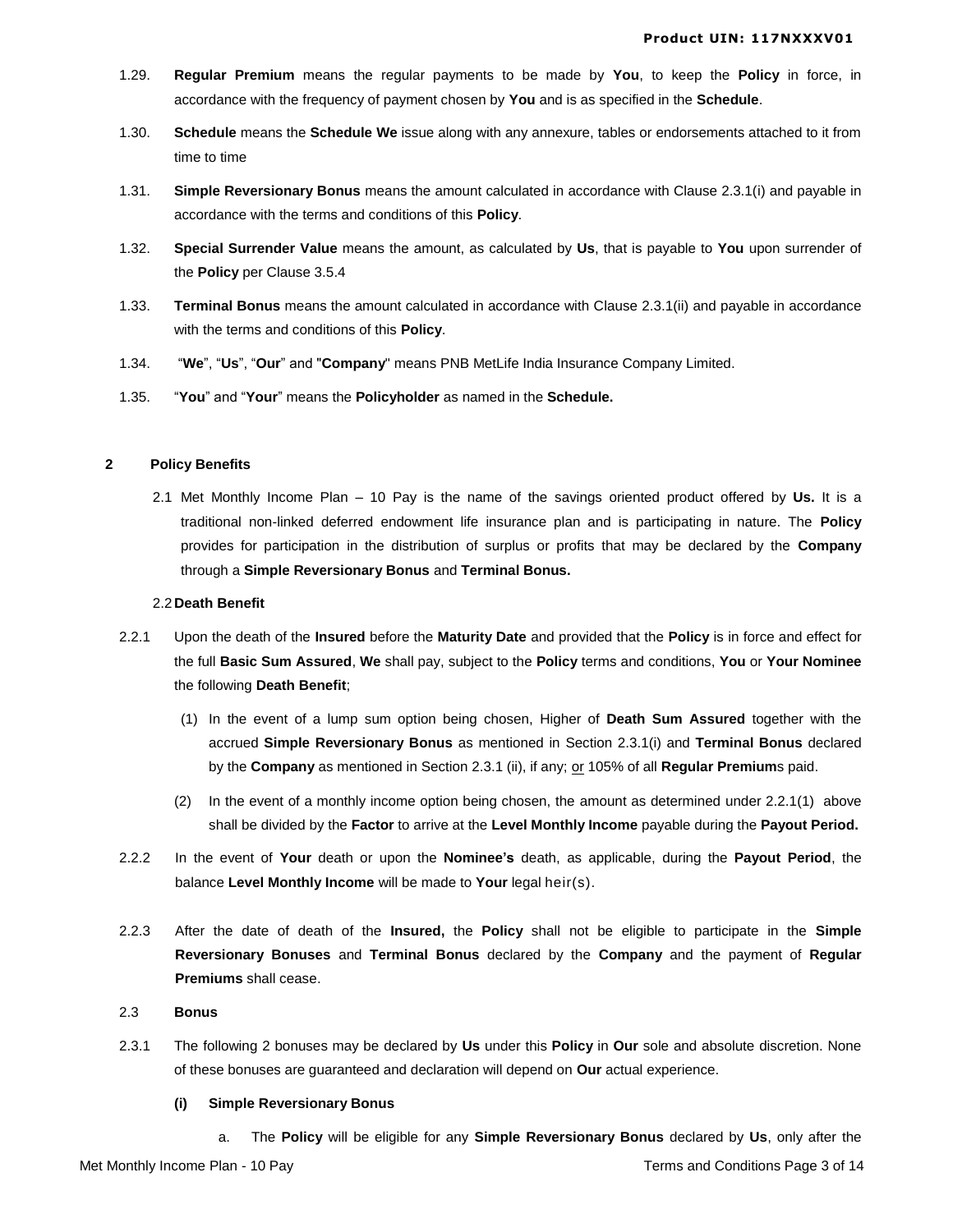completion of the first 3 **Policy Years** and subject to the **Policy** being in force (other than as a **Reduced Paid-Up Value Policy** under Section 3.4.1 (i)). At the end of each **Financial Year** the **Company** may declare a rate of **Simple Reversionary Bonus** expressed as a percentage of the **Basic Sum Assured**. **Simple Reversionary Bonus**, once declared, shall vest in the **Policy** and will be credited on each **Policy Anniversary Date** occurring immediately after the declaration of **Simple Reversionary Bonus** provided all **Regular Premiums** until the date of accrual have been paid. The **Simple Reversionary Bonus** shall be paid along with either of the **Death Benefit**, Surrender or **Maturity Benefit**, whichever applicable

b. The **Simple Reversionary Bonus** will not accrue for policies after settlement of a death claim or for lapsed policies or during the **Payout Period**.

# **(ii) Terminal Bonus**

- c. Depending on the experience of the **Company**, the **Company** may also declare a **Terminal Bonus,** starting from the end of the 5 th **Policy Year. Terminal Bonus** is payable at the time of death or on the **Maturity Date** of the **Policy** provided all **Regular Premiums** have been paid till the date of death or the **Maturity Date**.
- d. The **Terminal Bonus** will be expressed as a percentage of the accrued **Simple Reversionary Bonus**.

# 2.4 **Maturity Benefits**

- *2.4.1* If the **Insured** is alive and the **Policy** is in effect for the full **Basic Sum Assured** on the **Maturity Date**, a **Maturity Benefit** comprising of two parts shall be payable. The first part shall comprise of a lump sum payment consisting the total of the **Simple Reversionary Bonus** and **Terminal Bonus** as provided in Section 2.3.1., which is payable on the **Maturity Date** and the second part shall comprise of the chosen **Guaranteed Monthly Regular Income** which is payable for the duration of the **Payout Period,** commencing from the expiry of one month after the **Maturity Date**.
- *2.4.2* You have the option to enhance the **Guaranteed Monthly Regular Income** by converting the accrued **Simple Reversionary Bonus** and **Terminal Bonus** as mentioned in Section 2.3.1 into level monthly amounts, by writing to Us at least 90 days before the **Maturity Date** in the format prescribed by **Us.** In such a event, the total amount of accrued **Simple Reversionary Bonus** and **Terminal Bonus** will be divided by the **Factor** and the amounts as arrived at will added to the **Guaranteed Monthly Regular Income.**
- 2.4.3 Any amount payable in accordance with Clauses 2.4.1 or 2.4.2 shall be payable to **You** and if **You** are not alive on the date payment becomes due, then **We** shall make payment to the **Nominee**. If the **Nominee** is not alive when the payment becomes due, **We** will make payment to **Your** legal heir(s).
- 2.4.4 The **Guaranteed Monthly Regular Income** payments would cease upon payment of the last monthly income. Other than what is set forth in Clause 2.4 no other benefits including any **Death Benefit** is payable after the **Maturity Date.**

#### 2.5 **Policy Loan**

2.5.1 Loan is not available under this Policy.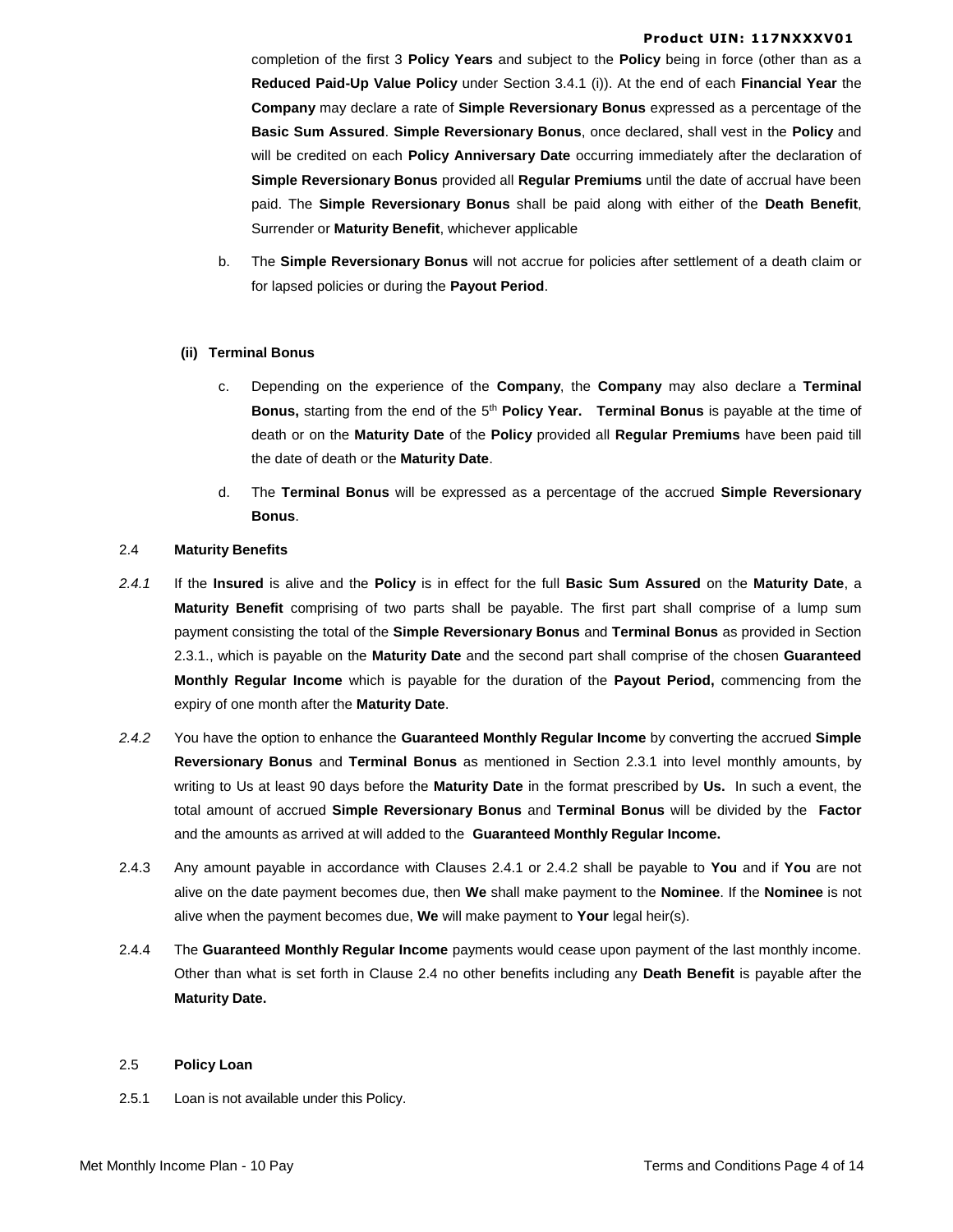#### 3 **Premium Provisions**

# 3.1 **Regular Premium**

- 3.1.1 **You** must pay the amount of **Regular Premium** on or before its due date; specified in the **Schedule**. All taxes, cess, surcharge and other levies, whether existing now or introduced in the future, will be levied, as and when applicable, on the premiums to be paid by You.
- 3.1.2 You may only change the frequency of premium payment with Our prior written approval, and such approval if given will only be effective from the following **Policy Year** after once **We** have received the alteration charges specified in the **Schedule** and issued an endorsement to the **Schedule All amou**nts payable to **Us** or by **Us** shall be paid in Indian Rupees (INR) and will be payable or paid at **Our** Corporate Office, Registered Office, Regional Office or any other office.

# 3.2 **Premium Discontinuance**

- 3.2.1 If **We** do not receive the **Regular Premium** in full on the due date specified in the **Schedule**, then **We** will allow a grace period of 30 days (15 days if **Regular Premium** is due monthly)
- 3.2.2 The **Policy** shall remain in force during the grace period and any benefits payable under the **Policy** shall continue to be in force for the **Insured Event**.
- 3.2.3 If the **Regular Premium** is not paid within the grace period, the **Policy** shall lapse and have no further value except as may be provided under **Reduced Paid Up Value**, as set out in Section 3.4.1.

# 3.3 **Reinstatement**

- 3.3.1 A lapsed **Policy** may be reinstated within the earlier of 2 years from the first unpaid **Regular Premium** and the expiry of the **Policy Term** by giving **Us** written notice to reinstate the **Policy** and provided that the **Insured** is alive and:
	- (i) Provide satisfactory evidence of insurability to **Us** and fill all such requirements which may be reasonably prescribed by **Us**.
	- (ii) Pay all due **Regular Premiums** till the date of reinstatement along with applicable charges (if any) and compound interest at the rate prescribed by the **Company** at the time of such reinstatement.
	- (iii) On fulfillment of any other reinstatement requirement as specified by the **Company** from time to time.

# 3.4 **Non-Forfeiture options upon Non-Payment of Regular Premiums**

- 3.4.1 If all **Regular Premiums** have been paid for at least three (3) full **Policy Years** and any subsequent **Regular Premium** is not duly paid, **You** shall have the following options:
	- (i) Convert the **Policy** to a **Reduced Paid-Up Value**

The **Policy** will be converted into a **Reduced Paid - Up Value** from the date of first unpaid **Regular Premium**. In the event of the **Policy** being converted into a **Reduced Paid-up Insurance**, the **Death Benefit** and **Maturity Benefit** shall stand revised as follows:

a. **Death Benefit** during **Reduced Paid-up Value** status: If the **Insured** dies during the **Policy Term**, higher of the reduced **Death Sum Assured** consisting of {**Death Sum Assured** x (number of **Regular Premiums** received/number of **Regular Premiums** payable during the **Premium Payment Term)**} or the **Reduced Paid-up Value** together with accrued **Simple Reversionary Bonuses** shall be used to pay the reduced **Guaranteed Monthly Regular Income to** the Nominee for the Payout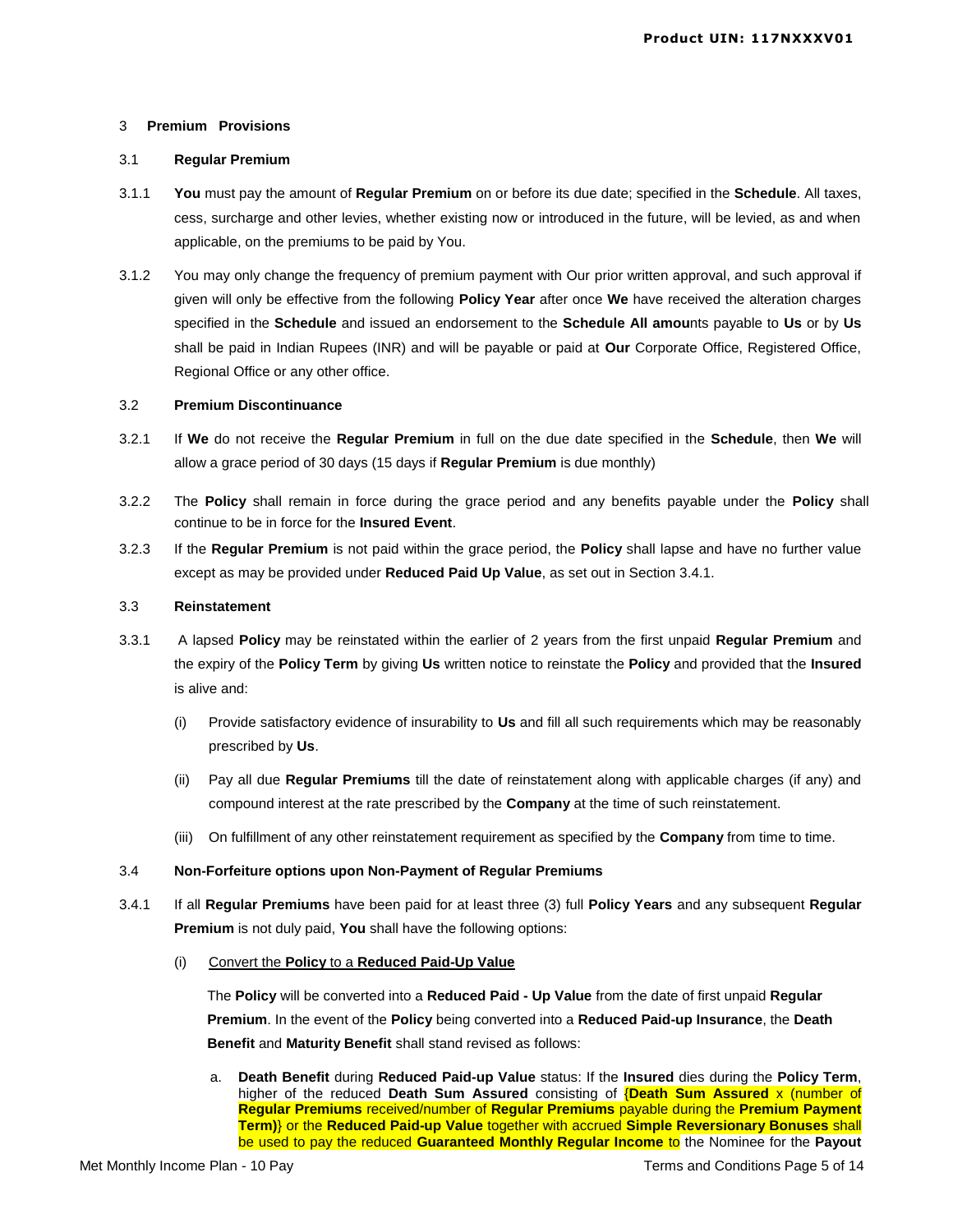**Period** starting from the monthly anniversary of the **Insured**'s death.

- 1. It is agreed and understood that the reduced **Guaranteed Monthly Regular Income** will be the amount as determined under sub-clause (a) above divided by the **Factor**.
- 2. It is further agreed and understood that if **You** have opted for a lump sum **Death Benefit**, the amount as determined under sub-clause (a) above will be paid as a lump sum to the **Nominee**.
- b. b. **Maturity Benefit** during **Reduced Paid-Up Value** status: If the Insured survives till the **Maturity Date**, the **Reduced Paid-up Value** together with the accrued **Simple Reversionary Bonuses**, which is the divided by the **Factor** will be payable for **Payout Period**, the first payment starting from one month after the **Maturity Date**

**OR**

### (ii) Surrender the **Policy**

If the **Regular Premiums** for at least three full years have been paid, the **Policy** acquires a **Surrender Value** as set out in Section 3.5. Instead of continuing with the **Policy** the same may be surrendered for its **Surrender Value**. Upon payment of the **Surrender Value**, the **Policy** terminates and all other benefits payable by the **Company** under the **Policy** shall cease.

# 3.5 **Surrender Value**

3.5.1 The **Policy** acquires a **Surrender Value** provided all **Regular Premiums** up to the third **Policy Anniversary** have been paid in full. Upon surrender of the **Policy**, higher of **Guaranteed Surrender Value** or **Special Surrender Value** will be payable.

# 3.5.2 **Guaranteed Surrender Value:**

- (i) **Guaranteed Surrender Value** is equal to 30% of the total **Regular Premiums** paid excluding any extra premiums paid on account of adverse health condition or occupation of the **Insured** or taxes, if surrendered between the third year and fourth **Policy Year**, both inclusive.
- (ii) **Guaranteed Surrender Value** is equal to 50% of the total **Regular Premiums** paid excluding any extra premiums paid on account of adverse health condition or occupation of the **Insured** or taxes, if surrendered between the fifth year and seventh **Policy Year**, both inclusive.
- (iii) **Guaranteed Surrender Value** is equal to 70% of the total **Regular Premiums** paid excluding any extra premiums paid on account of adverse health condition or occupation of the **Insured** or taxes, if surrendered in the eighth **Policy Year**.
- (iv) **Guaranteed Surrender Value** is equal to 90% of the total **Regular Premiums** paid excluding any extra premiums paid on account of adverse health condition or occupation of the **Insured** or taxes, if surrendered in the last two **Policy Years**

In addition to the above, the cash value of accrued **Simple Reversionary Bonus** shall also be paid**.** 

3.5.3 The **Guaranteed Surrender Value** payable will be subject to any statutory or any other restrictions/requirements as may be applicable.

# 3.5.4 **Special Surrender Value**

- (i) The **Special Surrender Value** will depend on the **Reduced Paid- Up Value** as defined in Section 3.4.1(i) and is discounted (reduced) by a surrender value factor on the date of surrender.
- (ii) The **Special Surrender Value** will be quoted only on receipt of a surrender request and the surrender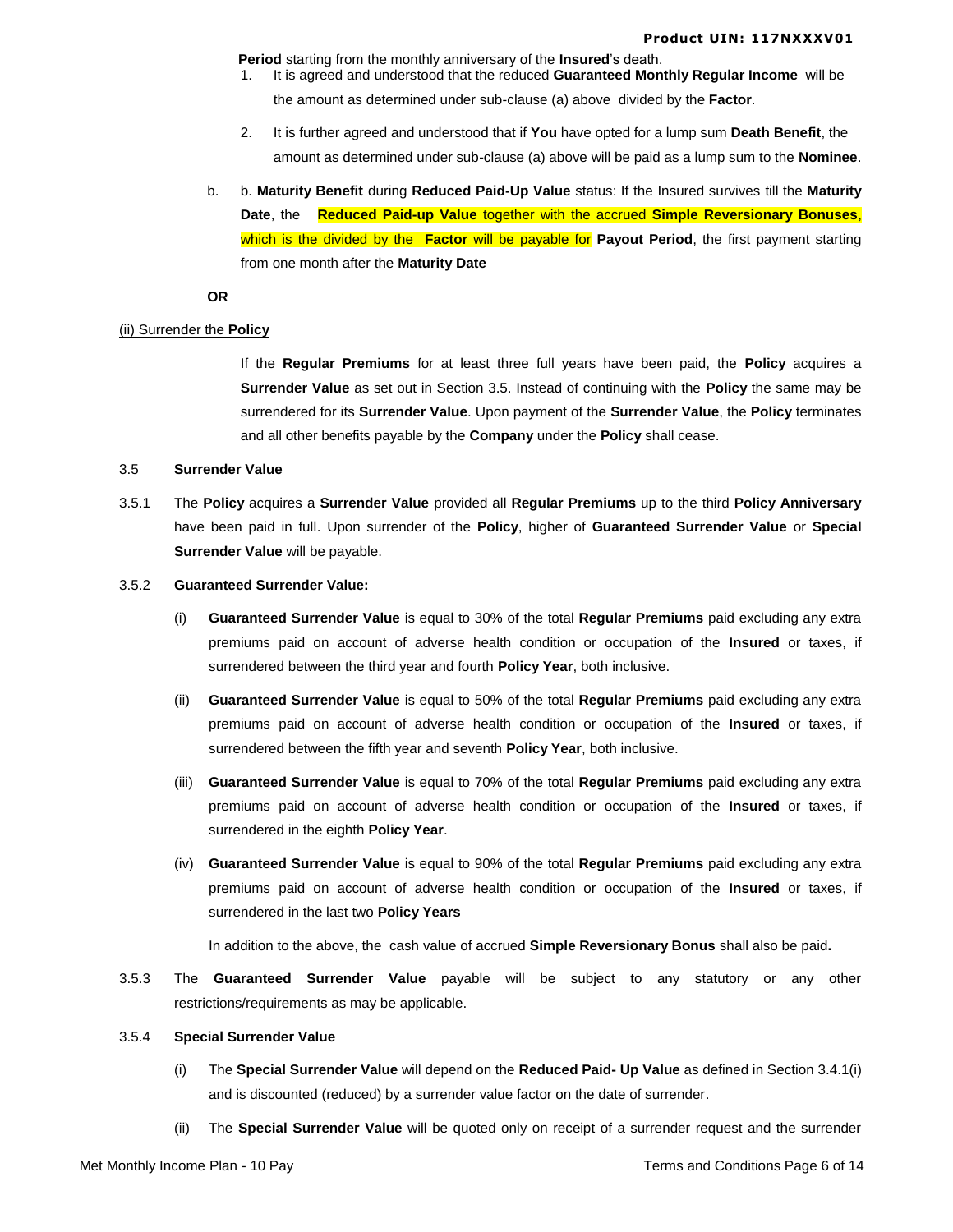value factor depends on the then prevailing market conditions and is not guaranteed. The Company can change the surrender value factors at any time during the term of the **Policy**, at its discretion with the prior approval of the Insurance Regulatory and Development Authority.

#### 4 **Ownership Provisions**

#### 4.1 **The Policyholder**

You are the policyholder and beneficiary of this **Policy** as shown on the **Schedule** until changed. Only **You** can, during the **Insured's** lifetime, exercise all rights, privileges and options provided under this **Policy** subject to any assignee's rights.

# 4.2 **Nomination & Assignment**

- 4.2.1 Nomination will be as per Section 39 of the Insurance Act
- 4.2.2 Assignment will be as per Section 38 of the Insurance Act

#### 5 **Termination of Policy**

- 5.1 The **Policy** will be terminated on the earliest of the following:
- 5.1.1 The Date on which the **Policy** is surrendered.
- 5.1.2 At the expiry of three years from the date of lapsation, when the **Policy** has not been reinstated and provided the said **Policy** has not acquired any **Reduced Paid- Up Value** as provided under Section 3.4.1.
- 5.1.3 On the **Company's** payment of the last **Guaranteed Monthly Regular Income** payment.

#### 6 **General Provisions**

6.1 **Free Look Period: You** have a period of 15 days(30 days if the **Policy** has been purchased through distance marketing, including telemarketing) from the date of receipt of the **Policy** by **You or Your** designated agent to review the terms and conditions of this **Policy**. If you have any objections to the terms and conditions, You have the right to cancel the **Policy** by giving written notice to **Us** stating the reasons for **Your** objection and **You** will be entitled to a refund of the **Regular Premiums** paid subject to a deduction of proportionate risk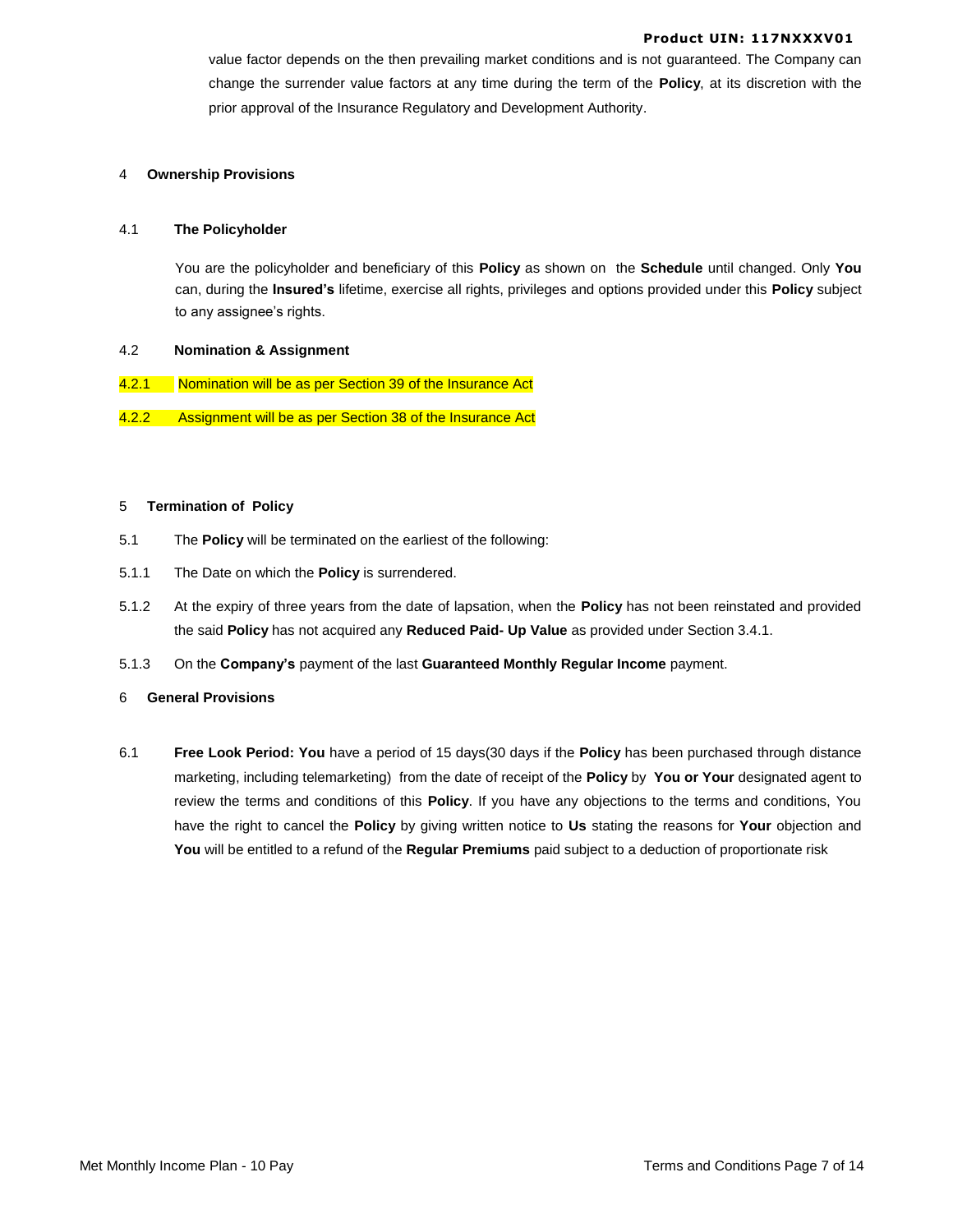premium for the period of cover in addition to the expenses incurred on medical examination (if any) and the stamp charges.

- 6.2 **Grace period**: If **You** fail to pay **Regular Premium** due on the due date, then **We** will allow a grace period of 30 days (15 days if **Regular Premium** is due monthly). The **Policy** will remain in force during the Grace Period. If any **Regular Premium** remains unpaid at the end of its Grace Period, the **Policy** shall lapse from the due date of the first unpaid **Regular Premium**.
- 6.3 **Taxation:** The tax benefits on the **Policy** shall be as per the prevailing tax laws in India and amendments thereto from time to time. In respect of any payment made or to be made under this **Policy**, We will deduct or charge or recover taxes including service tax and other levies as applicable at such rates as notified by the Government or such other body authorized by the Government from time to time. Tax laws are subject to change.
- 6.4 **Suicide:** In the event the **Insured** commits suicide, whether sane or insane at that time, within one year from the **Date of Commencement** of insurance cover or the **Date Of Issue** of the **Policy** (as set out in the **Schedule**) or, **Our** liability under this **Policy** shall be limited to refunding 80% of the total premium received under the Policy.

In the event the **Insured** commits suicide, whether sane or insane at that time, within one year from the date of the last reinstatement of the **Policy**, **Our** liability to make any payment under this **Policy** shall be limited to the higher of the Surrender Value, calculated in accordance with Clause 3.5, or 80% of the total premium received under the Policy.

- 6.5 **Currency & place of payment:** All amounts payable either to or by **Us** will be paid in the currency shown in the **Schedule**. Such amounts will be paid by a negotiable bank draft or cheque drawn on a bank in the country in which the currency of this **Policy** is denominated
- 6.6 **Disclosure:** This **Policy** has been issued on **Your** representation that **You** have made full and accurate disclosures of all material facts and circumstances and that **You** have not misrepresented or suppressed any material facts or circumstances. In the event it is proved in accordance with Section 45 of Insurance Act 1938 that you have misrepresented or suppressed any material fact or circumstances **We** shall have the right to take such action as **We** deem appropriate including cancellation of Policy. Upon cancellation **We** will pay the Surrender Value calculated in accordance with Clause 3.5.

If **You** or anyone acting for **You** or at **Your** direction or with **Your** knowledge is proved in accordance with Section 45 of Insurance Act 1938 to have sent or advanced any claim knowing it to be false, fraudulent or dishonest in any respect then this **Policy** will be void and **We** will pay the Surrender Value calculated in accordance with Clause 3.5.

If **You** or anyone acting for **You** or at **Your** direction or with **Your** knowledge makes or advances any claim knowing it to be false, fraudulent or dishonest in any respect, then this **Policy** will be void and any payments due to **You** or made by **You** will be forfeited.

6.7 **Proof of Age**: Subject to Section 45 of the Insurance Act 1938, if the actual age of the **Insured** differs from the **Age** stated in the **Application** then:

Met Monthly Income Plan - 10 Pay Terms and Conditions Page 8 of 14 6.7.1 If the actual age proves to be higher than what is stated in the **Application**, the **Basic Sum Assured**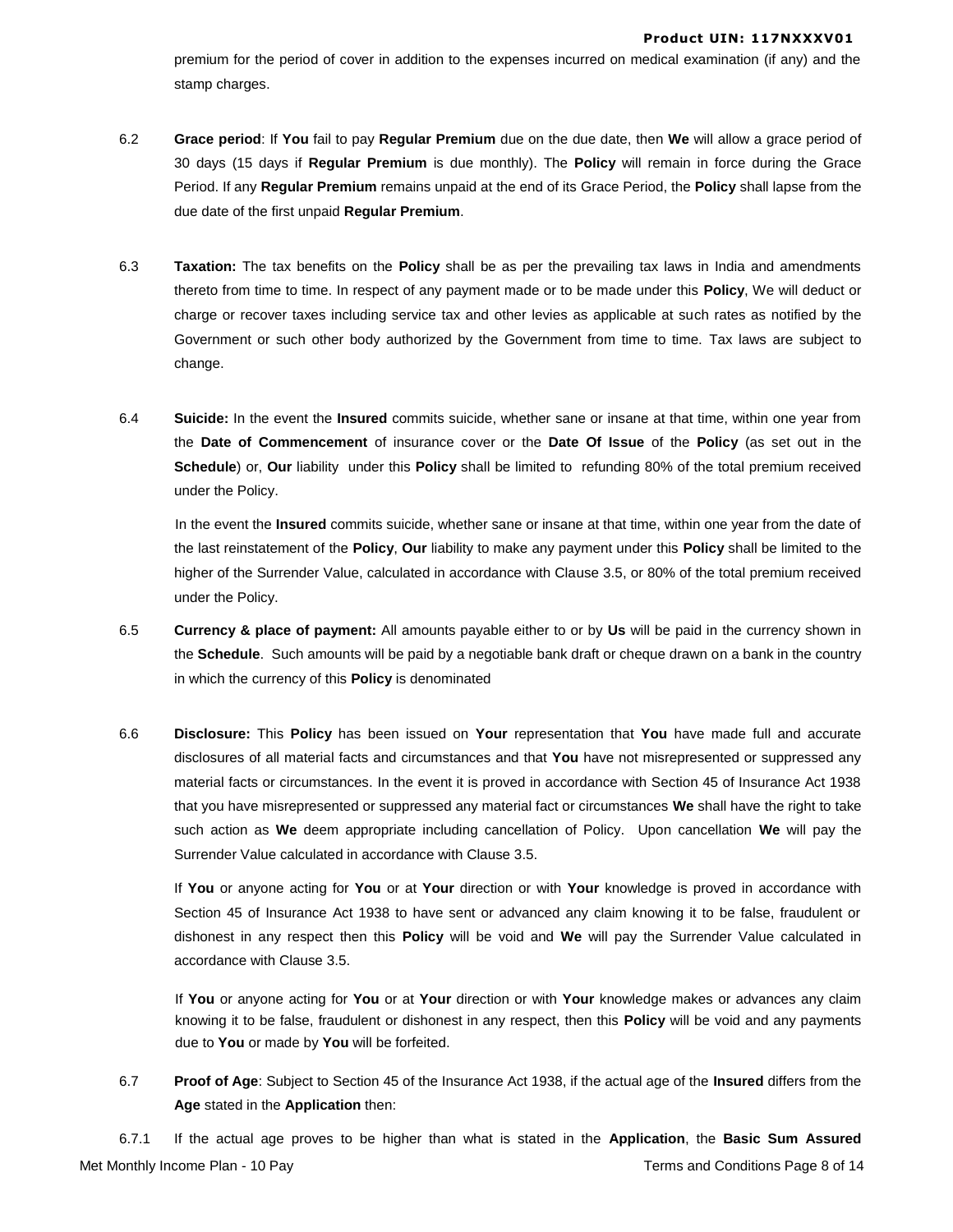would be adjusted to that which would have been purchased by the amount of premium paid, had the age been correctly stated;

- 6.7.2 If the actual age proves to be lower than what is stated in the **Application**, the premium paid in excess will be refunded to the policyholder without interest or may be adjusted towards future premium. The **Policy** will continue to be in force as per the terms specified therein
- 6.7.3 If the **Insured**'s actual age is such that it would have made him/ her ineligible for the insurance cover stated in the **Policy**, the Company reserves the right at its sole discretion to take such action as may be deemed appropriate including cancellation of the **Policy** and **We** will pay the Surrender Value calculated in accordance with Clause 3.5..

# 6.8 **Claims Procedure**

- 6.8.1 **We** will not be obliged to make any payment of **Death Benefit** unless and until **We** have received all of the information and documentation **We** request, including but not limited to:
	- (i) The Original **Policy** document.
	- (ii) The Claim forms as prescribed by **Us**.
	- (iii) The official death certificate issued by a competent governmental authority.
	- (iv) Written intimation of death by the Policyholder, Nominee, Appointee or legal heir.
	- (v) First Information Report, Police inquest report and a post-mortem report where the death is due to an unnatural cause.
	- (vi) Proof of title to the **Policy** where applicable
	- (vii) Nominee/legal heir Identification and Address proof as per regulatory requirement.
- 6.8.2 **We** will not be obliged to make any payment of the Maturity Benefit unless and until **We** have re**ceived** all of the information and documentation **We** request, including but not limited to
	- (i) The Policy document
	- (ii) The claim forms as prescribed by **Us**
	- (iii) The discharge voucher as prescribed by **Us**
- 6.9 **Loss of the Policy document**: If the **Policy** is lost or destroyed, **You** may make a written request for a duplicate **Policy** which **We** will issue duly endorsed to show that it is in place of the original document, as long as **You** first pay **Us** the fee **We** prescribe for issuing the duplicate **Policy**. Upon the issue of a duplicate **Policy**, the original will cease to have any legal force or effect.
- 6.10 **Policyholder's Rights** ; To exercise **Your** rights, under this **Policy**, **You** should follow the procedures stated in this **Policy**. If **You** want to request a change in payment mode, change in **Nominee**, change an address or any other action by **Us**, **You** should do so only on the forms prescribed for each purpose. These forms are available from the **Your** Financial Advisor or from **Our** local office.
- 6.11 **Travel, Residence and Occupation**: This **Policy** does not impose any restrictions as to travel, residence or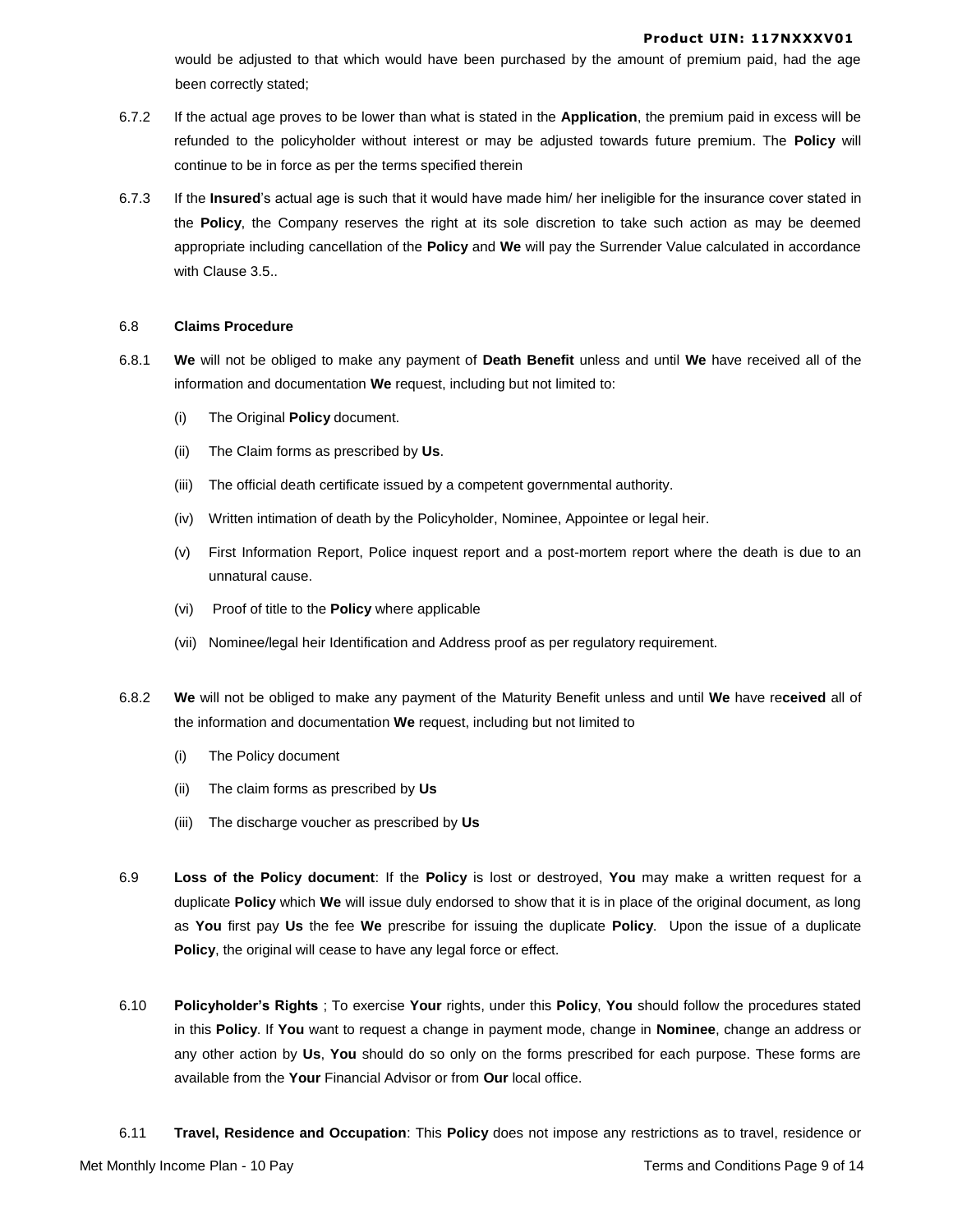occupation.

- 6.12 **Changes to Terms and Conditions: We** may, in **Our** sole and absolute discretion change the **Policy** terms and conditions for the **Fund**s with the prior approval of the Insurance Regulatory Development Authority. **We** will tell **You** of any changes to the terms and conditions within four weeks of the change taking place. If **You** object to the changes **You** must let **Us** know within a further 4 weeks or **You** will be deemed to have accepted the change. If **You** give notice of **Your** objection within 4 weeks the **Policy** will be surrendered and the applicable Surrender Value under Clause 3.5 shall be paid to **You**.
- 6.13 **Governing Law & Jurisdiction**: The terms and conditions of the **Policy** shall be governed by and be subject to Indian law and be subject to the sole and exclusive jurisdiction of the courts situated in Bangalore.
- 6.14 **Address for Communication**: All notices and communications in respect of this **Policy** shall be addressed to **Us** at the following address:

**PNB MetLife India Insurance Company Limited Registered Office, 'Brigade Seshamahal' 5, Vani Vilas Road, Basavanagudi, Bangalore – 560 004.**

### 6.15 **Grievance Redressal Mechanism**

In case **You** have any query or complaint/grievance, **You** may approach **Our** office at the following address:

**PNB MetLife India Insurance Company Ltd., 'Brigade Seshamahal' 5 Vani Vilas Road Basvangudi Bangalore – 560 004 India.** 

**Toll Free Help line: 1-800-425-6969 (8am –8pm) Phone: +91 80 2650 2244 Fax +91 80 41506969 Email: [indiaservice@pnbmetlife.com](mailto:indiaservice@pnbmetlife.com) Web: www.pnbmetlife.com** 

Please address **Your** queries or complaints to the Customer Services Department, and **Your** grievances to the Grievance Redressal Officer, who are authorized to review **Your** queries or complaints or grievances and address the same. Please note that only an officer duly authorized by **Us** has the authority to resolve **Your** complaints and grievances. **We** shall in no way be responsible, or liable, or bound by, any replies or communications or undertakings, given by or received from, any financial advisor or any employee who was involved in selling **You** this **Policy**.

6.16 In case **You** are not satisfied with the decision of the above office, or have not received any response within 10 days, **You** may contact the following official of the Insurance Regulatory and Development Authority for resolution: